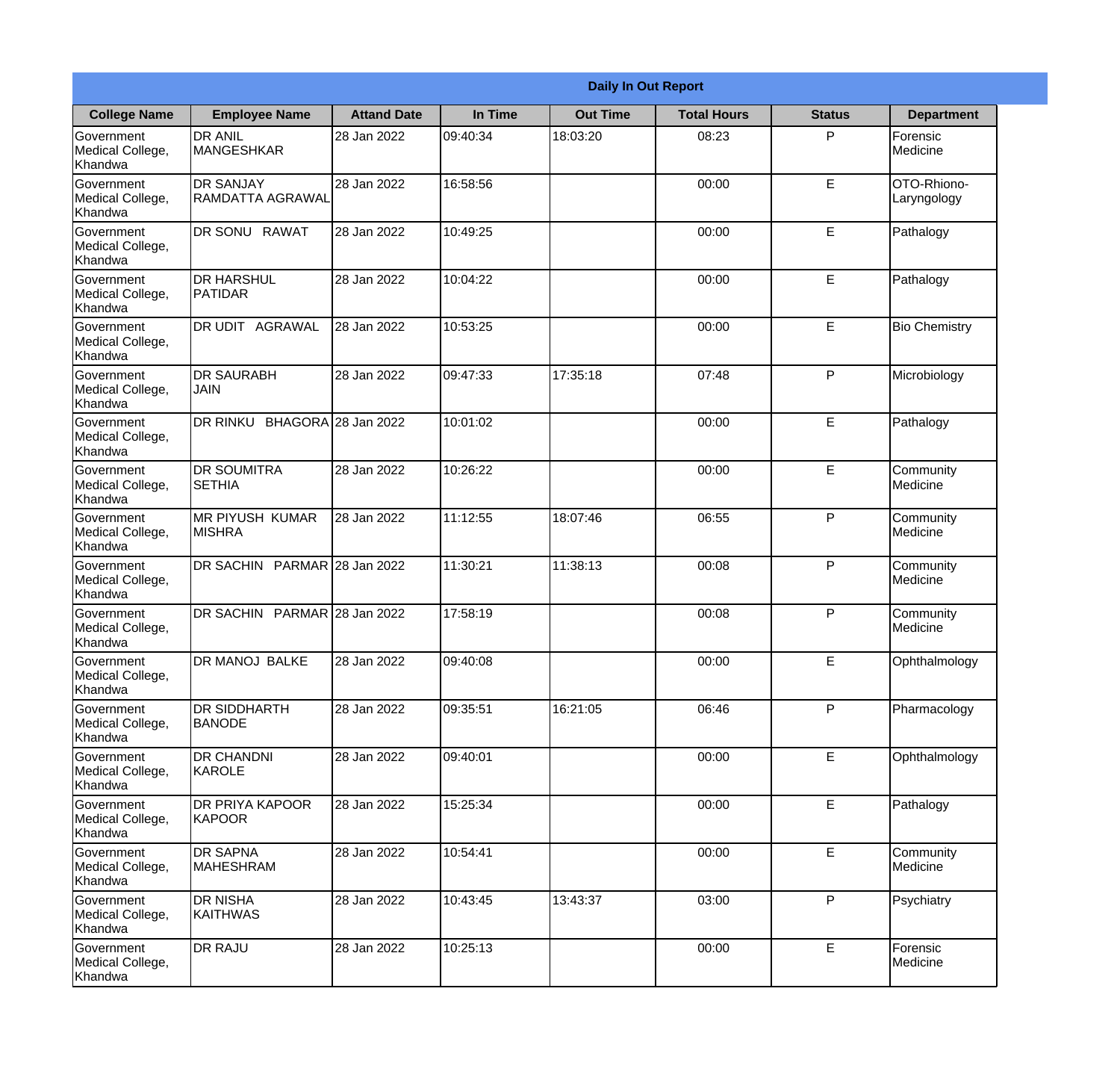| <b>Designation</b>                  | <b>Category</b> |
|-------------------------------------|-----------------|
| Assistant Professor   Para Clinical |                 |
| Professor                           | Clinical        |
| Demonstrator/Tutor   Para Clinical  |                 |
| Assistant Professor   Para Clinical |                 |
| Associate Professor Non Clinical    |                 |
| Associate Professor Para Clinical   |                 |
| Assistant Professor   Para Clinical |                 |
| Assistant Professor   Para Clinical |                 |
| Statistician                        | Para Clinical   |
| <b>Assistant Professor</b>          | Para Clinical   |
| Assistant Professor                 | Para Clinical   |
| Assistant Professor Clinical        |                 |
| Associate Professor   Para Clinical |                 |
| Assistant Professor   Clinical      |                 |
| Demonstrator/Tutor   Para Clinical  |                 |
| Associate Professor Para Clinical   |                 |
| <b>Assistant Professor</b>          | <b>Clinical</b> |
| Demonstrator/Tutor   Para Clinical  |                 |

## **Daily In Out Report**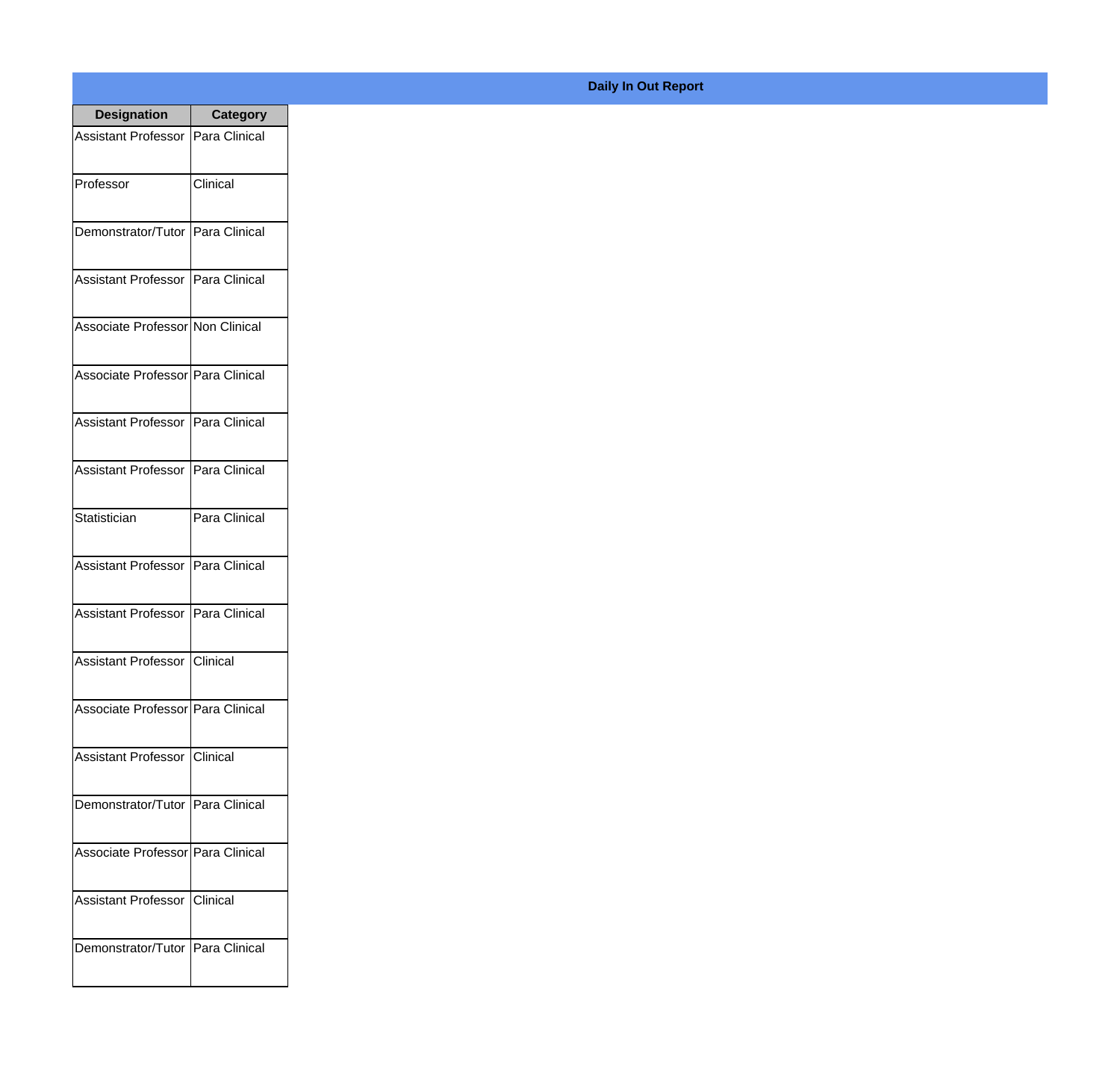| <b>Daily In Out Report</b>                       |                                  |             |          |          |       |   |                            |
|--------------------------------------------------|----------------------------------|-------------|----------|----------|-------|---|----------------------------|
| Government<br>Medical College,<br>Khandwa        | IDR PRIYESH<br><b>IMARSKOLE</b>  | 28 Jan 2022 | 11:13:37 | 17:17:17 | 06:04 | P | Community<br>Medicine      |
| Government<br>Medical College,<br>Khandwa        | IDR SUNIL BAJOLIYA 128 Jan 2022  |             | 12:00:06 | 16:59:04 | 04:59 | P | OTO-Rhiono-<br>Laryngology |
| Government<br>Medical College,<br>Khandwa        | <b>DR MUKTESHWARI</b><br>IGUPTA  | 28 Jan 2022 | 11:42:31 | 17:04:04 | 05:22 | P | Pharmacology               |
| Government<br>Medical College,<br>Khandwa        | <b>DR PURTI AGARWAL</b><br>SAINI | 28 Jan 2022 | 09:52:29 | 17:03:00 | 07:11 | P | Pathalogy                  |
| Government<br>Medical College,<br>Khandwa        | <b>DR PURTI AGARWAL</b><br>SAINI | 28 Jan 2022 | 17:03:12 |          | 07:11 | P | Pathalogy                  |
| Government<br>Medical College,<br>Khandwa        | <b>DR YASHPAL</b><br><b>RAY</b>  | 28 Jan 2022 | 11:40:02 |          | 00:00 | E | Anatomy                    |
| <b>Government</b><br>Medical College,<br>Khandwa | <b>WAGHMARE</b><br><b>RENU</b>   | 28 Jan 2022 | 18:04:23 |          | 00:00 | E | Community<br>Medicine      |